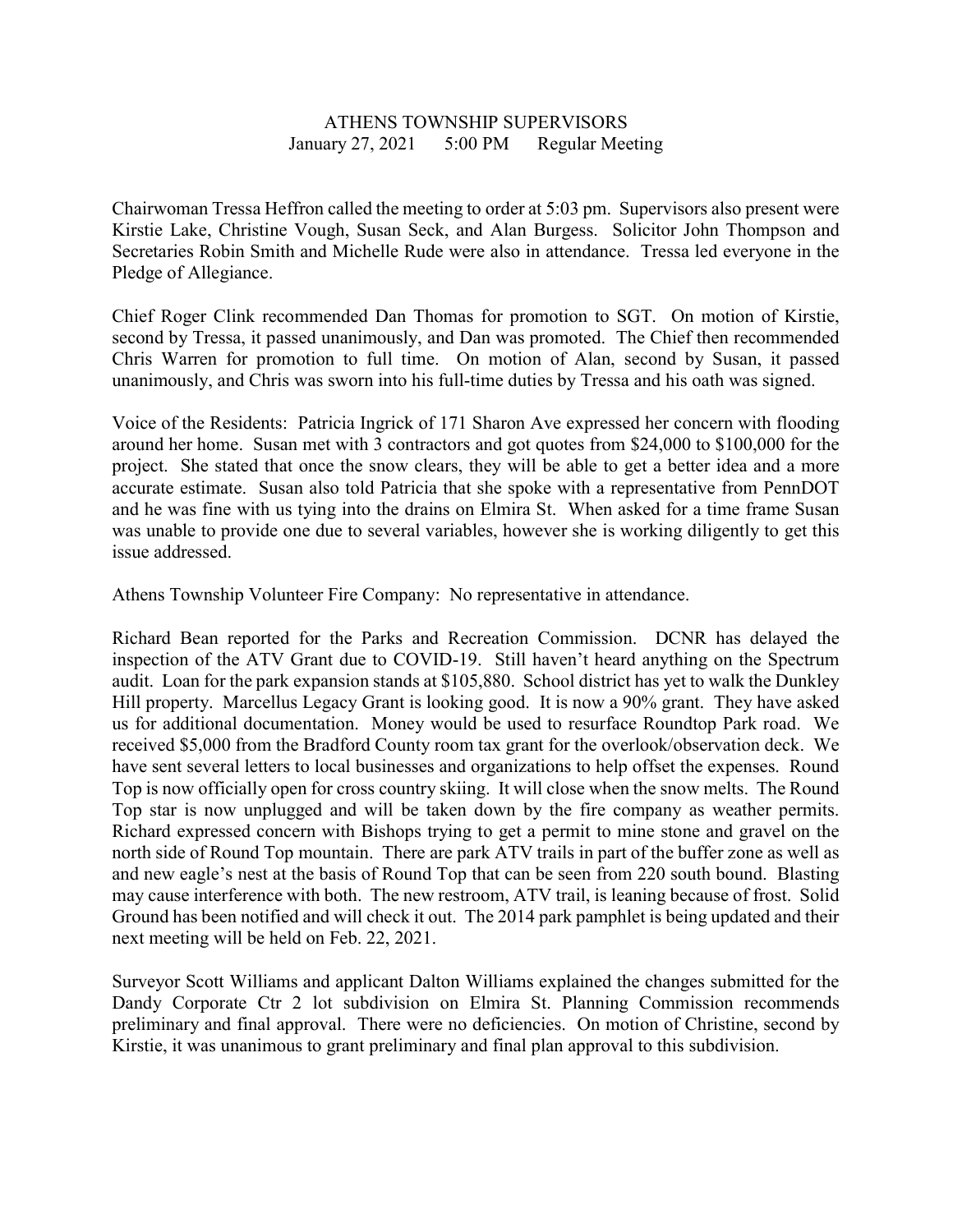Page Two Athens Township Supervisors January 27, 2021

On motion of Kirstie, second by Tressa, it passed unanimously to ratify renewal of emergency declaration through February 2, 2021.

On motion of Kirstie, second by Susan, it was unanimous to adopt the paperwork for the Valley Joint Sewer Authority Amended and Restated Agreement.

On motion of Allan, second by Kirstie, it was unanimous to reappoint George Ballenstedt to both Pension Boards for terms to expire January 1, 2024.

Committee assignments by Tressa were as follows:

| Susan Seck -      | Roads; Safety; Junk Yards                               |
|-------------------|---------------------------------------------------------|
| Christine Vough - | Parks; Buildings and Grounds                            |
| Alan Burgess -    | Parks; Planning and Zoning; Public Relations (Facebook) |
| Kirstie Lake -    | Police; Shared Services; Buildings and Grounds          |
| Tressa Heffron -  | Office; Shared Services; Fire                           |

On motion by Kirstie, second by Tressa, it was unanimous to approve On-Lot Sewage annual assessment from BCSC in the amount of \$6,345.

On motion by Tressa, second by Susan, it was unanimous to ratify Michelle's attendance at Basic Training for Secretaries and Administrators class 2/22 & 3/1/21 at a cost of \$75.

On motion by Kirstie, second by Alan, it was unanimous to approve 2021 SRO raises at \$.45/hour as per police contract.

On motion by Tressa, second by Kirstie, it was unanimous to approve Barry's 2021 raise at \$.50/hour as per DPW contract.

On motion by Kirstie, second by Alan, it was unanimous to adopt RESOLUTION 2021-06 for C&N Bank signatories (Ruth, Robin, Michelle, Tressa).

On motion by Alan, second by Susan, it was unanimous to adopt RESOLUTION 2021-07 for police study participation and approve invoice for pension merger study.

It was the board's decision not to move forward changing signatories with M&T Bank via electronic signatures. Robin will contact M&T Bank and suggest other ways to sign new paperwork, in person, to ensure the security of our accounts.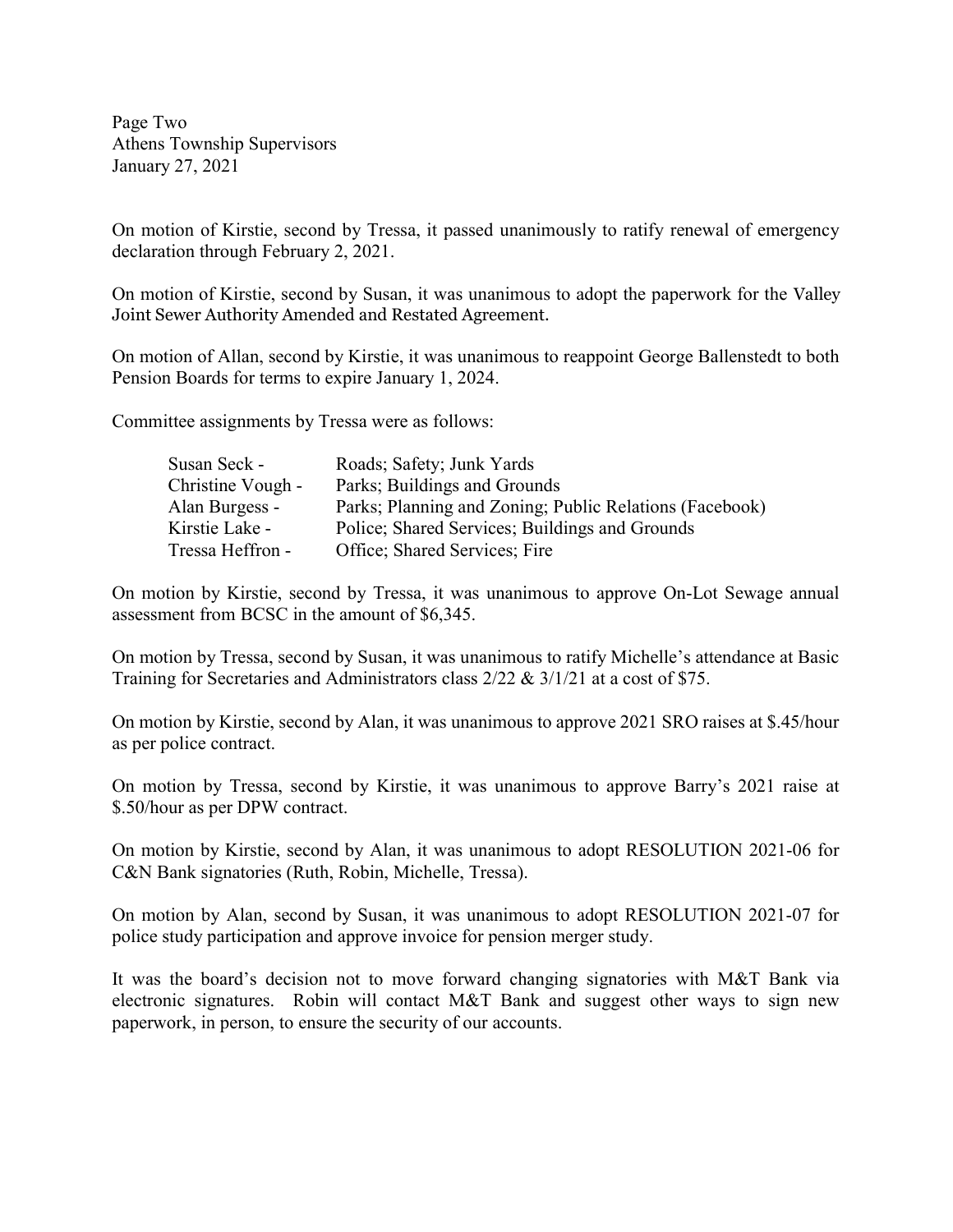Page Three Athens Township Supervisors January 27, 2021

Discussion was held on the possibility of having a quarterly/bi-annually township newsletter. Members of the board were asked by Tressa to think about the pros/cons and they will discuss in future meetings.

Tressa reported on the last fireworks committee meeting. The board was asked to give their input on combining our township ordinance with the other Valley municipalities and creating one ordinance Valley wide. Pros and cons were discussed by the board and their feedback will be taken back to the firework committee by Tressa.

On motion by Susan, second by Tressa, it was unanimous to grant permission to bid fuel for our February 24<sup>th</sup> meeting.

On motion by Tressa, second by Kirstie, it was unanimous to grant permission to respond to the property sale requests from DLG Homes.

On motion of Tressa, second by Kirstie, it was unanimous to take John's advice and have Tilden file for a new RUMA for the EOG Ashby well they took over. John will discuss with Eddie in the morning.

Robin explained the change in protocol concerning the Thomas Ave. Bridge right-of-way settlements. John will review the paperwork when received.

On motion of Kirstie, second by Christine, it was unanimous to appoint Michelle as RTK Officer, CAO pension plans, Deputy EMC.

Susan updated the board on her road projects. The main concern is clearing water off Sharon Ave., Sandra Ave. and going down Cole street. She will continue to work with contractors for the best plan for storm water management and maintaining those roads.

On motion of Kirstie, second by Susan, it was unanimous to pay the monthly bills as presented. A complete listing of revenues and expenditures is on file in the office of the Treasurer.

On motion of Kirstie, second by Susan, it was unanimous to approve minutes of December 16, 2020 and January 18, 2021 as written.

On motion of Kirstie, second by Alan, it passed to approve minutes of January 4<sup>th</sup>, 2021 as written. Christine abstained as she was absent.

On motion of Kirstie, second by Tressa, it was unanimous to accept the monthly reports as presented.